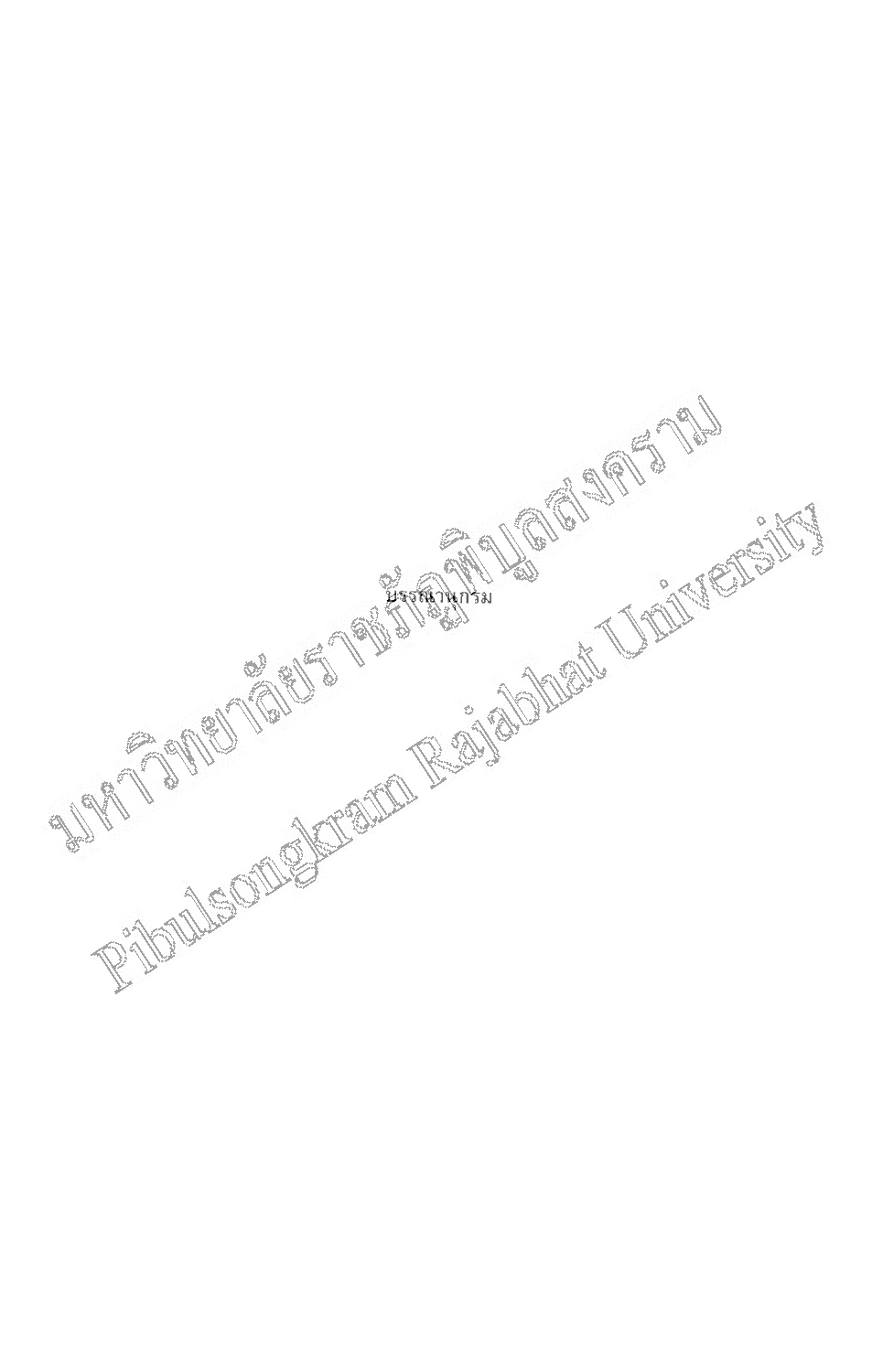## บรรณานุกรม

กรมการแพทย์. (2538 ก), รายงานสถิติ วิเคราะห์ระบบข้อมูลประชากรผู้ติดยาเสพติด แรกเข้ารับการบำบัดรักษา, กระทรวงสาธารณลุข,

- \_ . (2538 ข). รายงานสถิติวิเคราะห์ระบบช้อมูลการติดยาเสพติด ปิงบ ประมาณ 2538. กระทรวงสาธารณสบ.
	- . (2544). ค่มือบำบัดฟื้นฟูสมรรถภาพเข้มข้นทางสายใหม่ (FAST MODEL). กระทรวงสาธารณสุข.

-กรมวิชาการ. (2540 ก). สำคัญที่ใจ คู่มือการปฏิบัติงาน : การใช้กระบวนการแห้งแน่งเพื่อ ป้องกันและแก้ไขปัญหาสารเสพติดในสถานศึกษา ระดับมัธยุมส์ลีกษา: ศูนย์แนะแนวการศึกษาและอาชีพ. กระทรวงศึกษาธิการจุ $\overset{\text{\textcircled{\tiny{(1)}}}}{\sim}$ 

. (2540 ข). ร่วมใจ ต้านกับ สารเสพติด คู่มีอุตฺาจันธุ์ทุจระการใช้กระบวน การแนะแนวเพื่อป้องกันและแก้ไข้ที่ญินจุลางเสิทติดในสถานศึกษา. กระทรวง ศึกษาธิการ.

จรูญ จิตติวุฒการ. (2545). ยาบ้าตัวรัฐยาลันดูรายกว่าที่คิด, กรมกิจการพลุเรือนูล

ทองทิพย์ บูรณสงคราม. (2545) อิทิจอัยที่มีดีอีความสำเร็จของโครงทิ้งรพึ่งฟูสมรรถภาพ ผู้ติดยุกริสพูดิต์ในโรงเรียนวิวัฒน์พลเมือง ค่ายฟื้นฟูและพัฒนาคุณภาพชีวิต กองพลัศษารัฐมนที่ 11". เอกลารวิจัยส่วนบุศติอาชีพทางยักวรทัพบก สถาบันวิชาการ Andring Thas.

> (2546). "สัมฤทธิผลการพัฒน<sub>์</sub>จัง<u>สัพย์วิศร</u>มนุษย์ของกอ<mark>งทัพบกศึกษาเฉพาะ</mark> กรณีผู้ติดยาเสพติดที่เข้าชับการอบรม ในโครงการโรงเรียนวิวัฒน์พลเมือง ค่ายฟื้นฟูและพัฒนาคณิกพ์ชีวิต (แบบสมัครใจ) กรมทหารราบที่ 3". หลัก สูตรพยาบา<del>สสาสัตร์ วิ</del>ทยาลัยพยาบาลกองทัพบก.

นงลักษณ์ โดนันสู่สูง (2539). "การประยุกต์ทฤษฎีแรงจูงใจในการป้องกันโรคร่วมกับแรง ส์นั่งสนุนทางสังคมเพื่อการป้องกันการพึ่งยาแอมเฟตามีนของนักเรียนมัธยม ้ศึกษาดอน<mark>ด้น อำเภอเมือง จังหวัด</mark>ลำปาง". วิทยานิพนธ์ปริญญา มหาบัณฑิด สาขาสาธารณสุขศาสตร์ มหาวิทยาลัยมหิดล.

้นงลักษณ์ สุทธิวัฒนพันธ์. (2542) "พัฒนาบุคลิกผู้นำ และนักบริหาร". กรุงเทพมหานคร : สำนักพิมพ์ภูมิปัญญา บริษัทศูนย์ส่งเสริมปัญญาไทยจำกัด.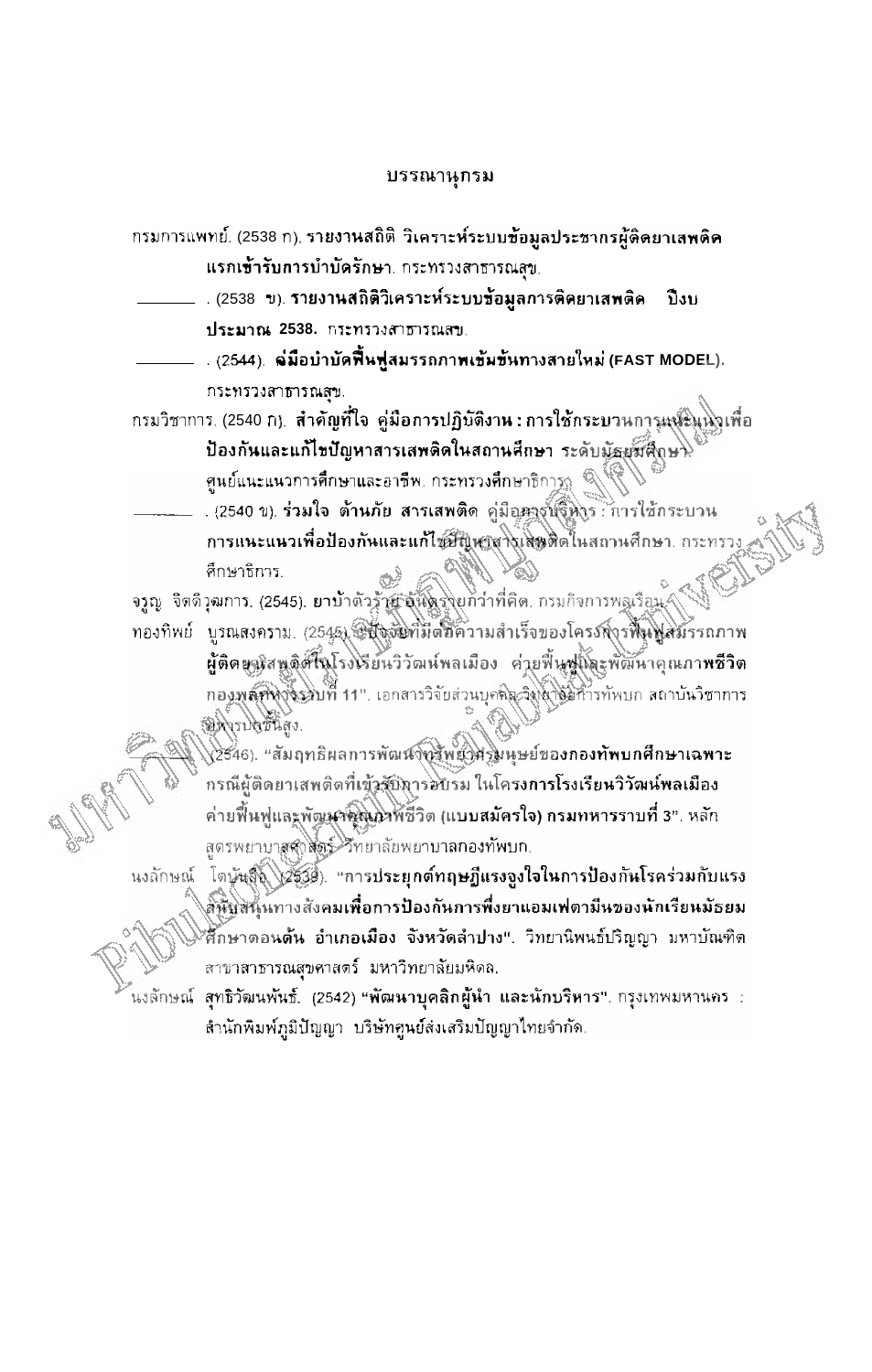- นิสดารก์ แวชยานนท์ (ม.ป.ป.), "การบริหารทรัพยากรมนุษย์", กรุงเทพมหานคร : โรงพิมพ์ ที พี –เอ็มเพรส.
- พิสมัย สุขอมรรัตน์ (2540) "การประยุกต์โปรแกรมทักษะชีวิตเพื่อป้องกันการสูบบุหรี่ใน นักเรียนชั้นมัธยมศึกษาปีที่ 2 สังกัดกรมสามัญศึกษา กรุงเทพมหานคร". วิทยานิพนธ์มหาบัณฑิต สาขาสาธารณสุขศาสตร์ หาวิทยาลัยมหิดล.
- มหาวิทยาลัยมหิดล. (2541, มกราคม แมษายน). วารสารสุขศึกษา. มหาวิทยาลัยมหิดล.  $21(78):11$
- ้ยงยุทธ วงศ์ภิรมย์ศานต์. (2538), การสอนทักษะชีวิตเพื่อการป้องกันการใช้สารเสพติด.
- ้จันทโชติ. (2540). ศึกษาการพัฒนาหลักสูตรป้องกันยาเสพติดสำหรัฐมีถักสึกษา วิเชียร อุตสาหกรรมศึกษา สถาบันราชภัฏอุดรธานี" วิทยานิพแธ์ปูรัญญามหาบัณฑิต สาขาการศึกษา มหาวิทยาลัยศรีนครินทรวิโรฒประสานมิตริ (
- วิมล หน่อพงษ์ (2538) "ผลของกิจกรรมกลุ่ม ที่มีต่อสัมพันธ์ทาพระหว่างบุคคล ของ นักเรียนชั้นมัธยมศึกษาปีที่ 2 โรงเรียนองค์รักษ์ ส่งหวัดนครนายก". วิทยานิพนธ์ ปริญญามหาบัณฑิต สาขาจิตจิทยากอัสถิง) ได้สูงจิทยาลัยศรีนครินทรวิโรฒประสาง มีตร.
- เผือกคง. (2541). การสีที่บารายก็จิตินักเรียนติดยาเสพติดในสู่ถึงนี้บ้าบัดและ ศุภาณัฐ พื้นฟูสมุรรถภูชน์ผู้ติดมาเสพติด โรงพยาบาลค่ายสมุเสื้อพระน์เรศวรมหาราช จังหวัดทินส์เลิก วิทยานิพนธ์ปริญญามหาบัณฑิต สิ่งผู้ทำรศึกษา มหาวิทยาลัย 外皮的少人

ัสสามคณะศิรรมการป้องกันและปราบปสามบาโสพติด (2544 n) คำสั่งที่ สำนักนายก รัฐมนตรีที่ 22812544 เรื่องแผนใช้บัติการเพื่อเอาชนะยาเสพติด สำนักนายก วัลมนตรี.

(2544 ข). นโยบั้งยุษทธิศาสตร์และแผน ด้านการป้องกันและปราบปราม ยา lawติศของรัฐบทล์ในช่วงแผนพัฒนาฯ ฉบับที่ 9 (พ.ศ. 2545 - 2549). สำนัก นายกรรมนตรี

≹2544 ค). "จุดมุ่งหมาย วัดถุประสงค์ เป้าหมายและการพัฒนาแนวทางการ ใช้พลัง**แผ่นดินเพื่อเอาชนะยาเสพติด**" เอกสารประกอบการประชุมมอบนโยบาย ยุทธศาสตร์พลังแผ่นดินและแผนปฏิบัติการ เพื่อเอาชนะยาเสพติด ณ อินแพ็ก คอนเวชั่นเซ็นเตอร์ เมืองทองธานี นนทบุรี, สำนักนายกรัฐมนตรี